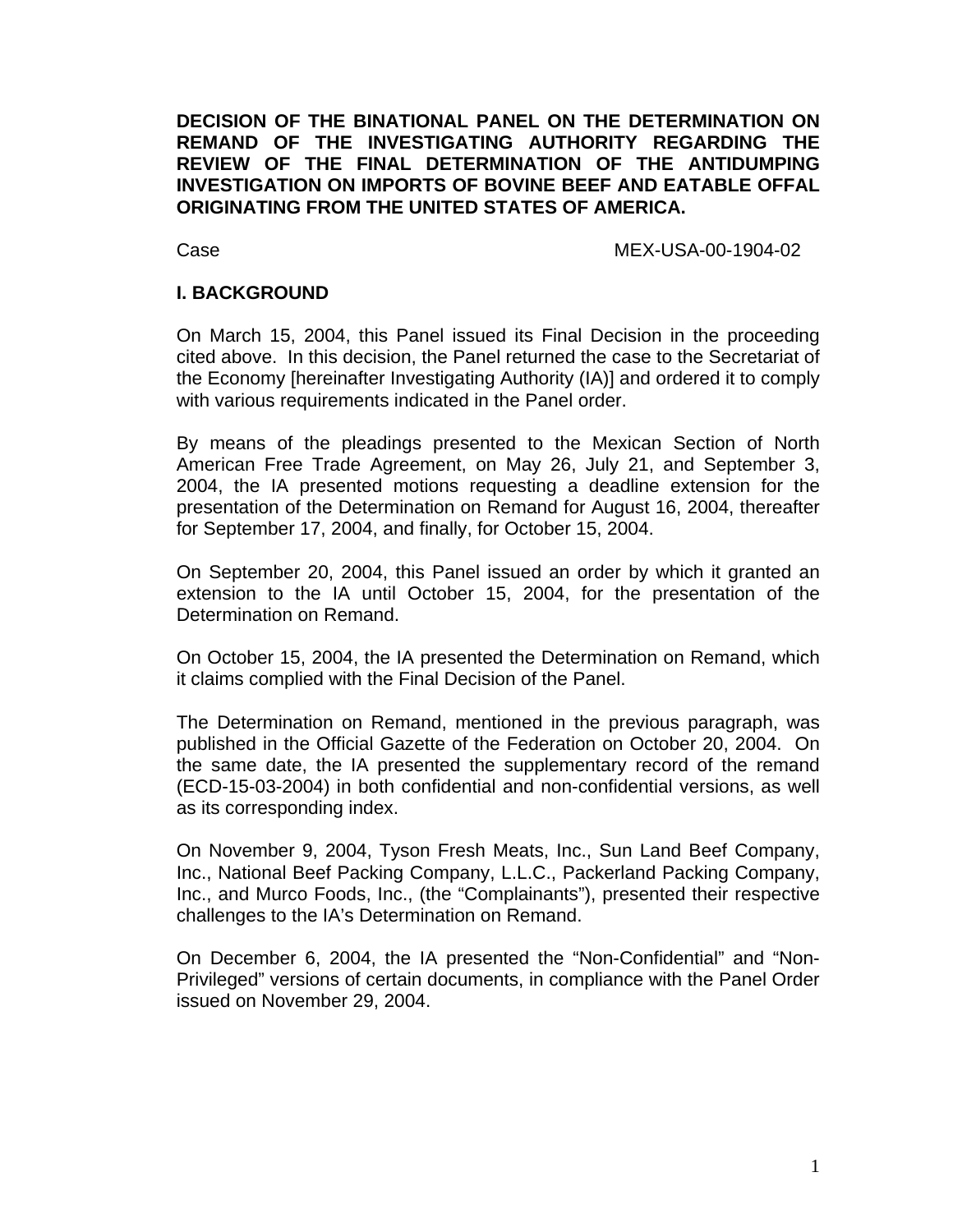# **II. RESERVATION OF RIGHTS**

The parties that challenged the Determination on Remand reserved the right to present additional comments and challenges to it, $<sup>1</sup>$  $<sup>1</sup>$  $<sup>1</sup>$  once this Panel had</sup> resolved the then pending motions. However, the Panel order issued on November 29, 2004, dismissed these motions.

On the other hand, the Complainants also reserved the right to challenge the Determination on Remand, in the event that the Panel ordered the IA to: (i) carry out an informational hearing, under the terms of article 84 of the Regulations of the *Ley de Comercio Exterior* (LCE), and (ii) include the analysis of injury and threat of injury that was used to produce the Determination on Remand in the record. $2$  The above was resolved by means of a panel order issued on February 8, 2005, which dismissed these motions.

In light of the foregoing, this Panel must make it very clear that anything that was not challenged in a timely manner shall remain the same, and as such cannot be thereafter challenged, on the basis of Rule 73(2)(b) of the Rules of Procedure of Article 1904 of Chapter XIX of North American Free Trade Agreement (NAFTA).

# **III. ISSUES RAISED BY THE COMPLAINANTS**

 $\overline{a}$ 

**1. Compliance with the Panel Decision with respect to the application of an antidumping duty greater than the margin of price discrimination calculated for each of the products subject to the investigation.** 

The facts contested in this first issue are whether the IA complied with the Final Decision of the Panel with regards to the application of an antidumping duty greater than the margin of price discrimination calculated for each one of the products subject to the investigation and, if the elimination of the classification and useful shelf life certificate leaves open the possibility that the IA can consider the application of a residual duty for certain types of nonclassified meat.

<span id="page-1-0"></span><sup>&</sup>lt;sup>1</sup> Challenges to the Determination on Remand presented by Sun Land Beef Company, Inc. November 9, 2004, page 10; Challenge to the Determination on Remand made by Tyson Fresh Meat, Inc.

November 9, 2004, page 10; Challenge to the Determination on Remand made by National Beef Packing Company, L.L.C, Packerland Packing Company, Inc. and Murco Foods, Inc. November 9, 2004, page 10.

<span id="page-1-1"></span> $2$  Id. at page 40 of the pleadings challenging the Determination on Remand of the IA and pages 38 and 39 of the pleadings by Sun Land Beef Company, Inc.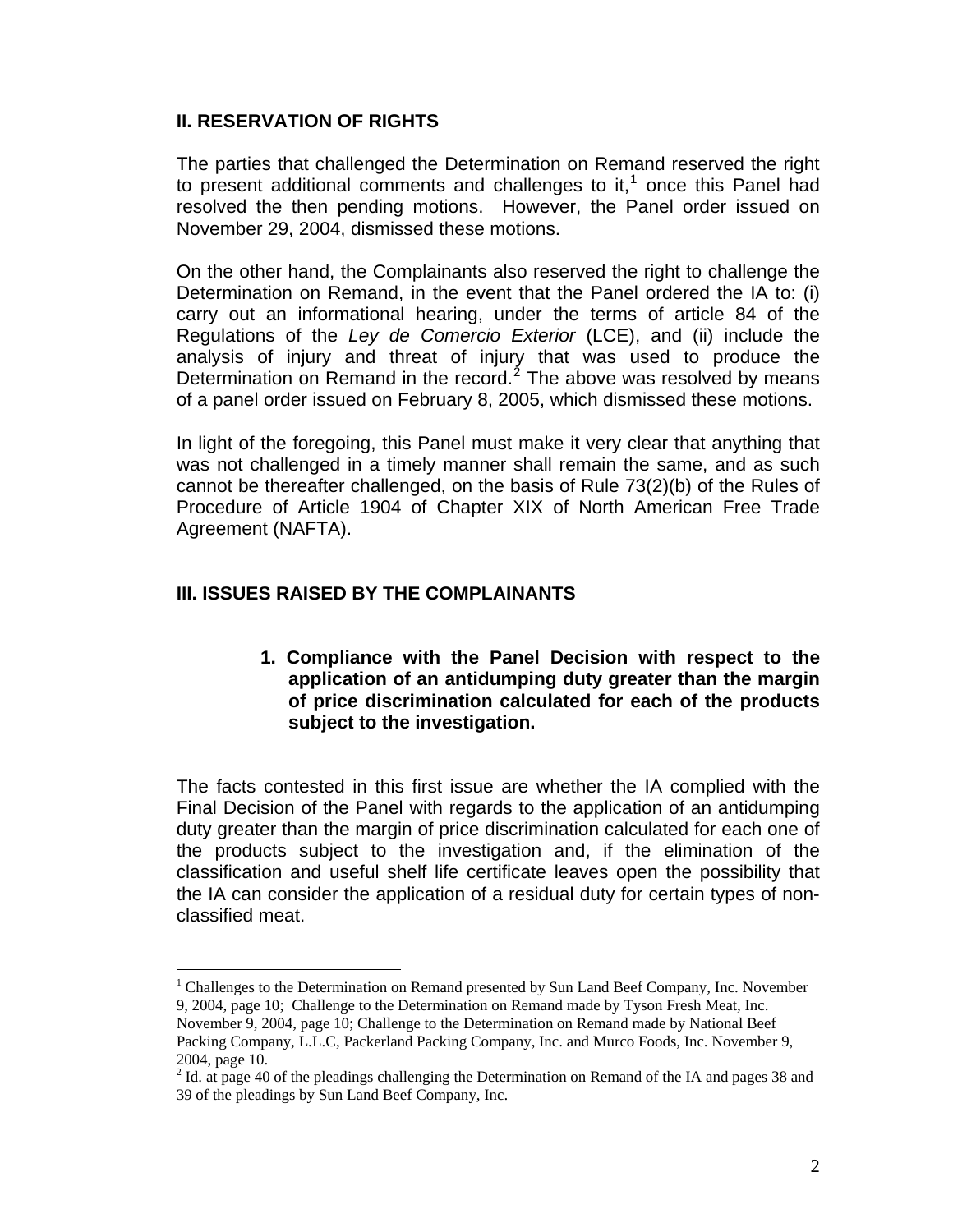In Paragraph 278 of the Determination on Remand the IA decided:

"278. The requirement in point 654 of the final determination, with respect to a certificate issued by the U.S. Department of Agriculture, in order to demonstrate compliance with the classifications "Select" or "Choice" and that no more than 30 days have elapsed since the date of slaughter, is eliminated."

In this manner, by eliminating the requirement in paragraph 654 of the Final Determination, with respect to the certificate issued by the U.S. Department of Agriculture to show compliance with the classifications "Select" or "Choice," and that no more than 30 days had elapsed since the date of slaughter, the two classifications set out in the Final Determination for the same product are abolished, in accordance with the Panel in Issue IV and paragraph 20.6 of the Final Decision. As such, the Determination on Remand did comply with the Panel's decision.

Consequently, the arguments raised by the complainants lack legal basis because the IA did comply in accordance with the Panel's decision in Issue IV and paragraph 20.6 of the Final Decision. Thus, this point of the Determination on Remand is confirmed.

## **2. Compliance with the order of the Panel in its Final Decision with respect to the determination of injury to the national production of fresh, chilled, and frozen boneless beef and beef with bone.**

With respect to this issue, this Panel wishes to assert that in the first place, it shall only address those challenges presented by Tyson Fresh Meats, Inc., Sun Land Beef Company, Inc., Packerland Packing Company, Inc., and Murco Foods, Inc., and not the challenge presented by National Beef Packing Company, L.L.C., previously Farmland Beef Packing Company, L.P. Although the Panel has a duty to process those challenges before it, this duty is limited to those challenges that are presented during the appropriate points in the proceedings, and is obligated to determine only those issues that are subject of the dispute, that is those that are part of the litigation and do not go beyond the disputed arguments. To act in a manner contrary to this would result in the end of the judicial certainty that is one of the fundamental elements established in Chapter XIX of NAFTA and the Rules of Procedure which the Panel must follow. Thus, this Panel finds itself impeded from tackling this issue, since this was not originally raised by National Beef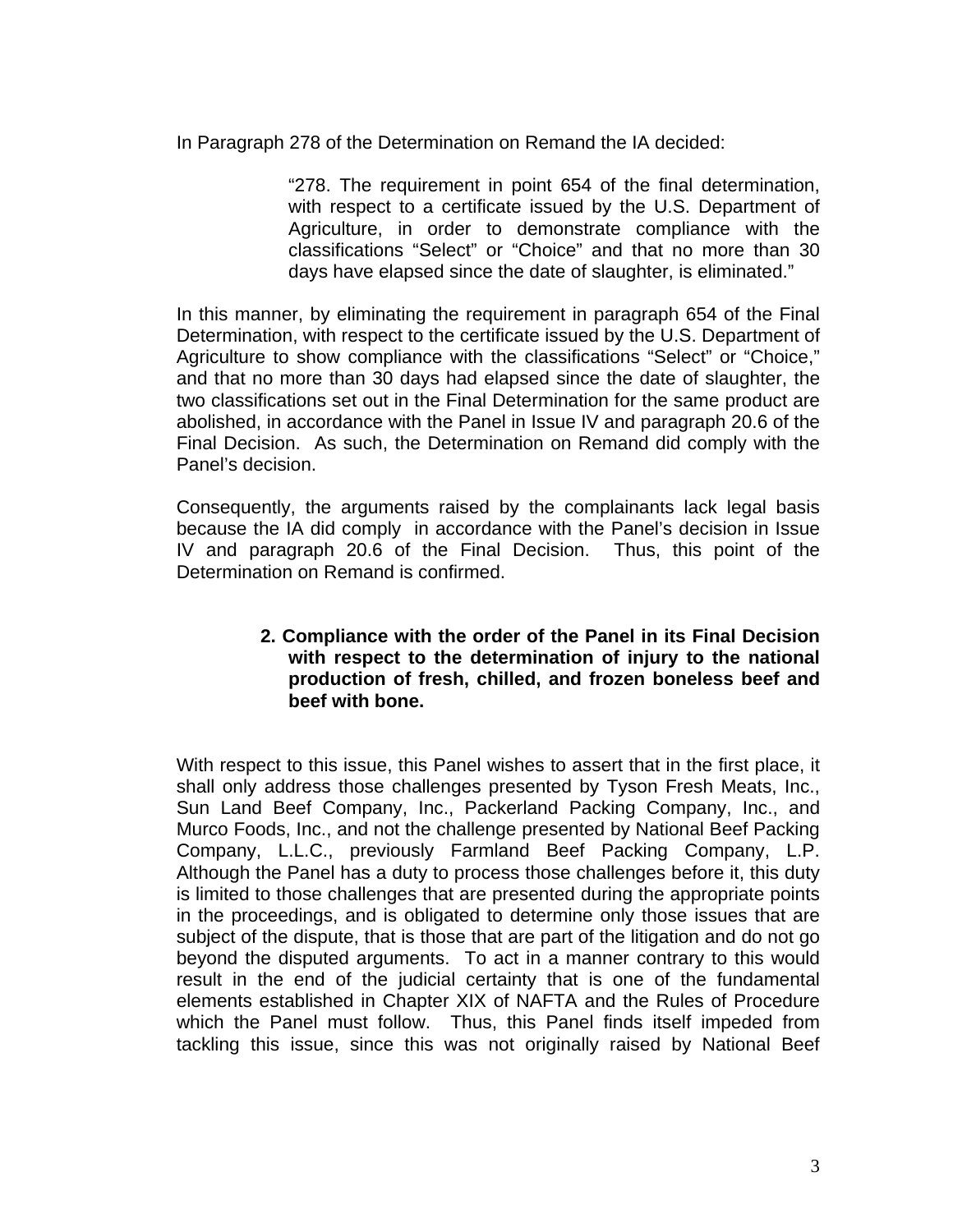Packing Company, L.L.C., and its right to present a complaint is precluded because it was not presented during the proper time in the proceedings. $3$ 

In this second part of the challenge, the Complainants claim several grievances, which will be addressed jointly because of the close relationship amongst them.

The Complainants argue that the IA lacked the authority to reopen and supplement the administrative record, and request new information from the companies to carry out a determination of injury to the national production.

This Panel does not agree with the Complainants, because the IA complied with the order of the Panel. The IA completed its analysis of injury using only the imported merchandise found to have been sold at below normal value. The IA complied with the Panel's decision to consider only dumped imports and to exclude the fairly traded imports from its analysis, pursuant to article 1904.8 of the NAFTA.

The determination of the Binational Panel in "Certain Soft-wood Lumber Products from Canada" is inapplicable in this case, because as we can see in that decision, the Panel determined that there was no evidence in the record to support a positive finding of threat of injury. On the other hand, this Panel did not make such a determination, but rather remanded to the IA because in these proceedings, in order to reach a determination of injury, the IA included information other than that required by law. As such, this issue was remanded to the IA so that it could carry out a new analysis consistent with the guidelines set out by this Panel in its Final Decision.

For this Panel to consider the Complainants' allegations, the Complainants must state the injury they have suffered as a result of the supplementation to the administrative record. However, the Complainants failed to specify the nature of their injury. As their complaint is without substance, this Panel cannot analyze this alleged injury. For the reasons stated above, the arguments made by the Complainants lack legal basis.

The Complainants also claim that the IA had sufficient information in the administrative record to comply with the Panel's order. As such, the Complainants argue that the IA should have separated the total imports of boneless beef and beef with bone from those imports made under conditions of price discrimination when it performed its reanalysis of material injury to the national industry.

 $\overline{a}$ 

<span id="page-3-0"></span><sup>3</sup> In support of this the following thesis found in *Semanario Judicial de la Federación y su Gaceta*. Second Collegiate Tribunal in the Administrative Subject of the Sixth Circuit. Ninth period Jurisprudence Volume XVIII, December 2003. Thesis VI.2oA. J/7, page 1190. No. Registry 182, 704. **"Concepts of Violation in the Direct** *Amparo* **Proceedings. THOSE ISSUES THAT WERE NOT INTRODUCED IN THE NATURAL PROCEEDINGS WILL NOT PROCEED.**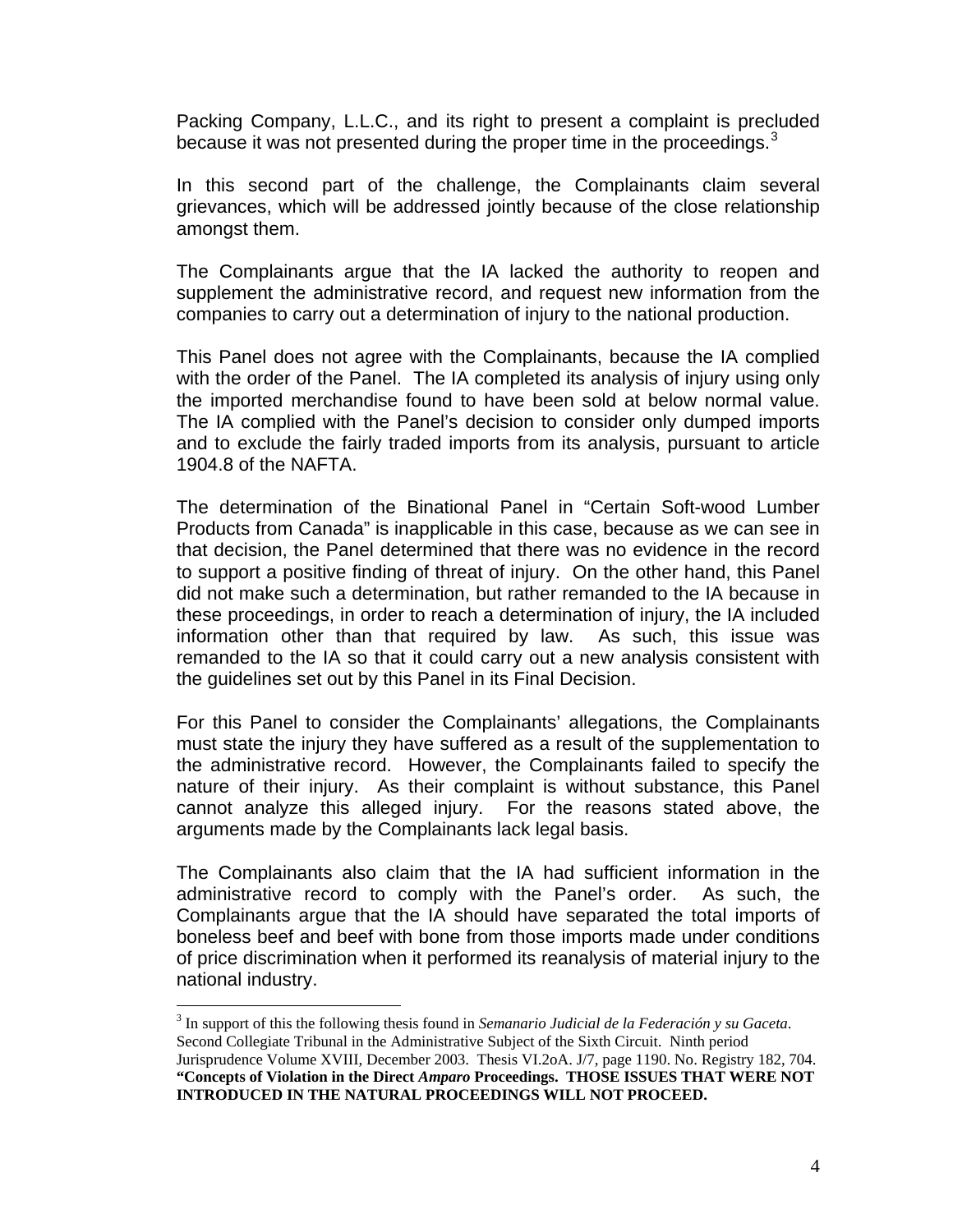The Complainants also maintain that if the information in the administrative record was insufficient or inconsistent to comply with the Panel's order, this means that the IA itself recognizes that the information requested during the course of the investigation was neither sufficient nor adequate to support a positive finding of injury.

For its part, the IA denies the arguments made by the Complainants, and states that it complied with the Panel order in its analysis in points 131 through 267 of the Determination on Remand. The IA explained that it discovered inconsistencies in the Complainants' information when it began to perform the injury analysis using only the unfairly traded imports, requiring it to supplement the administrative record.

As has been established in the previous paragraphs, the Panel considers that the IA complied with the Panel's order, consistent with Article 1904.8 of the NAFTA.

Thus, this point of the Determination on Remand is confirmed.

**3. Compliance with the Panel's order in its Final Decision with respect to the issue of whether or not the Investigating Authority carried out an analysis of the elements required to determine injury, threat of injury, and a causal relationship.** 

In the third reason for the challenge, the Complainants make several arguments, which will be studied jointly.

The Complainants maintain that the IA failed to carry out the causation analysis required by Article 41 of the LCE, in accordance with the order of the Panel. They assert that it is not sufficient to cite percentages of increase in unfairly traded imports or to state that such imports had an injurious effect on the national industry; rather, the IA must use positive evidence to demonstrate the nexus between the imports and the condition of the national industry. The second argument is that the percentages in the Final Determination and the Redetermination on Remand are different, because the IA improperly obtained additional information during the remand proceeding. The Complainants' third argument, concerning boneless cuts, is that there could have been no injury because both the national production and total capacity increased during the investigated period and, moreover, the Panel order did not give the IA authority to make a finding of threat of injury. Finally, the Complainants contend that the IA erred in using combined financial data for boneless cuts and cuts with bone.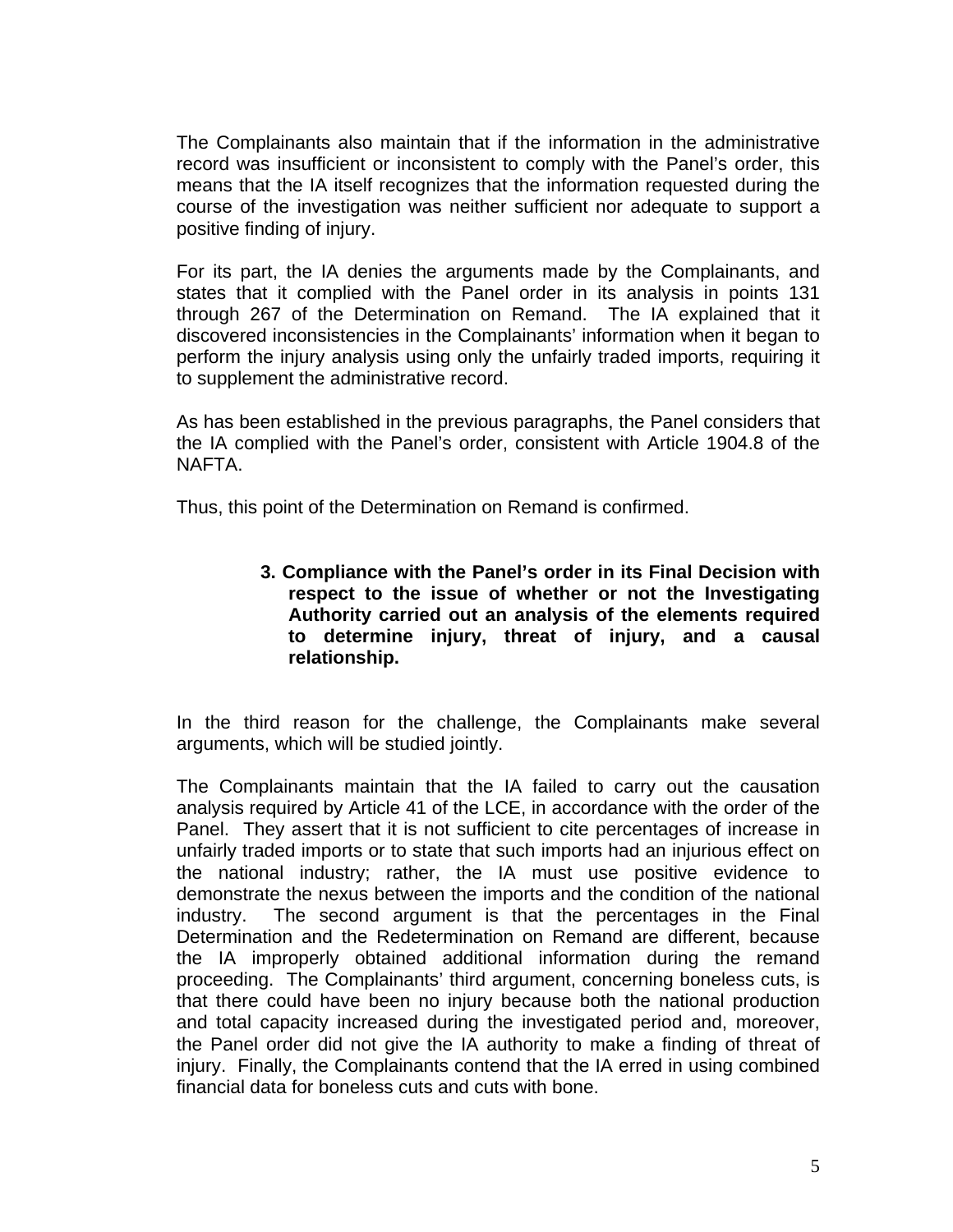The Panel first notes that the Complainants' arguments are limited to cuts of meat with and without bone. With respect to beef in carcasses, in its Determination on Remand the IA carried out its analysis of the elements that this Panel had ordered and decided, in paragraph 130, that the dumped imports were insufficient to cause injury. Thus, the IA concluded the analysis of injury or threat of injury caused by these imports of meat in carcasses without the imposition of an antidumping duty.

In considering the Complainants' arguments, we first address the second and third arguments. This Panel resolved the second argument under III.2. above. Regarding the third argument, this Panel does not agree with the Complainants. Although paragraph 20.11.2 of the Panel's decision and order refers to the requirements of Article 41 of the LCE, which concerns injury findings, by inference the Panel included the lesser finding of threat of injury. Thus, the Panel dismisses the second and third arguments.

Likewise, the Panel disagrees with the Complainants that the IA erred in using combined financial data for boneless cuts and cuts with bone. Although it would have been preferable for the IA to have isolated the financial information with respect to the two products, it appears that the national producers' accounting procedures did not make a distinction. In any event, the redetermination did not turn on the financial data. If the IA did make a mistake, it had no impact on the result of the Redetermination on Remand and thus is a harmless error.

With respect to the first argument, the Panel does not agree with the Complainants that the IA failed to show causation. While it is correct that the IA did not discuss the effect of the percentages on the national industry, there are certain indicators within the data presented that tend to show the impact of the imports that have dumping margins. For example, with respect to meat in cuts with bone, the dumped imports increased from 13% to 31% participation in apparent national consumption (ANC) and 15% to 55% as compared to the national production. Also, price undercutting due to dumping rose from 7% to 17% (Paragraph 264 of the Remand Results). As for boneless cuts, although the dumped imports decreased as a percentage of ANC, they registered an increase when compared to the national production, from 199% to 402%. During the investigated period, the national production fell from 31% to 11% of the ANC (*Id.*, paragraph 265). The situation is not as clear for boneless cuts as for meat in cuts with bone, which is reflected in the finding of threat of injury for the former and injury for the latter. Nevertheless, these data demonstrate that there was a significant negative effect on the national production from dumped imports of these products. Consequently, there is sufficient support for the IA's findings in its determination on remand.

Due to the above, and with regards to this subject, this Panel confirms that the IA did comply with the order in the Panel's final decision. Thus, this point in the Determination on Remand is confirmed.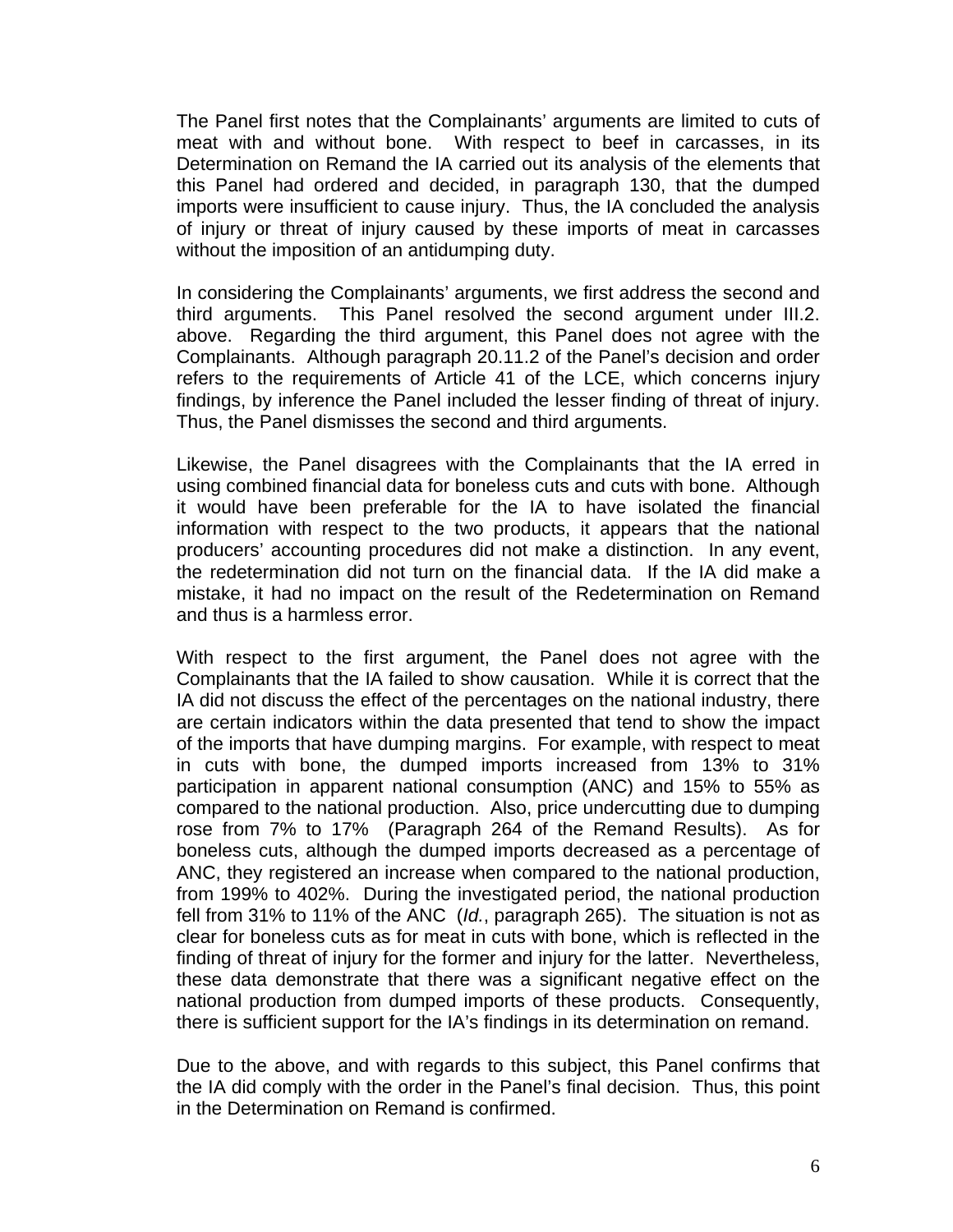# **4. THE INVESTIGATING AUTHORITY DID NOT COMPLY WITH THE FINAL DECISION OF THE PANEL OF MARCH 15, 2004 WITH REGARDS TO THE INCORRECT USE OF THE METHODOLOGY TO CALCULATE THE SPECIFIC MARGIN OF PRICE DISCRIMINATION**

There are other issues to resolve presented by Sun Land and Tyson, arising independently from the fact that these two companies presented a motion requesting this Panel to order the IA to calculate individual margins. The response by the Panel to this motion was that the order was not necessary because that issue had already been resolved in the Panel's Final Decision.

After the Determination on Remand was presented, Sun Land and Tyson once again presented their arguments against the use of the best information available.

In regards to this issue, this Panel questions whether Sun Land or Tyson, or both, had any valid objection to the duties imposed on any of its exports once the requirement for the certificate was eliminated.

The basis for each one of the challenges will be analyzed separately.

Sun Land: Sun Land in its challenge of November 9, 2004 to the IA's Determination on Remand argued that according to the Panel Decision, specifically with respect to Issue IV, the IA should have analyzed and applied the correct methodology to determine Sun Land's individual dumping margin.

Sun Land requested that the Panel remand to the IA with specific instructions to resolve this issue in the manner set forth by Sun Land in its complaint and briefs, to apply the correct methodology and recalculate the applicable dumping margin for Sun Land's exports in question.

It is necessary for this Panel, once again, to establish that issue IV of the Final Decision of the Panel has already been complied with by the IA in this decision.

On the other hand, the original briefs and the Final Determination make clear that the exports in question are only 12 out of a total of 164 product codes. For 152 product codes the IA determined normal value according to the sales price in the U.S. (the home country) and Sun Land did not challenge the margin determined for those codes. For five of the remaining product codes, there was a dispute as to whether the home country prices were representative since the IA claimed that the sales did not represent over 5% of the market; for 4 of the codes Sun Land controverted this figure.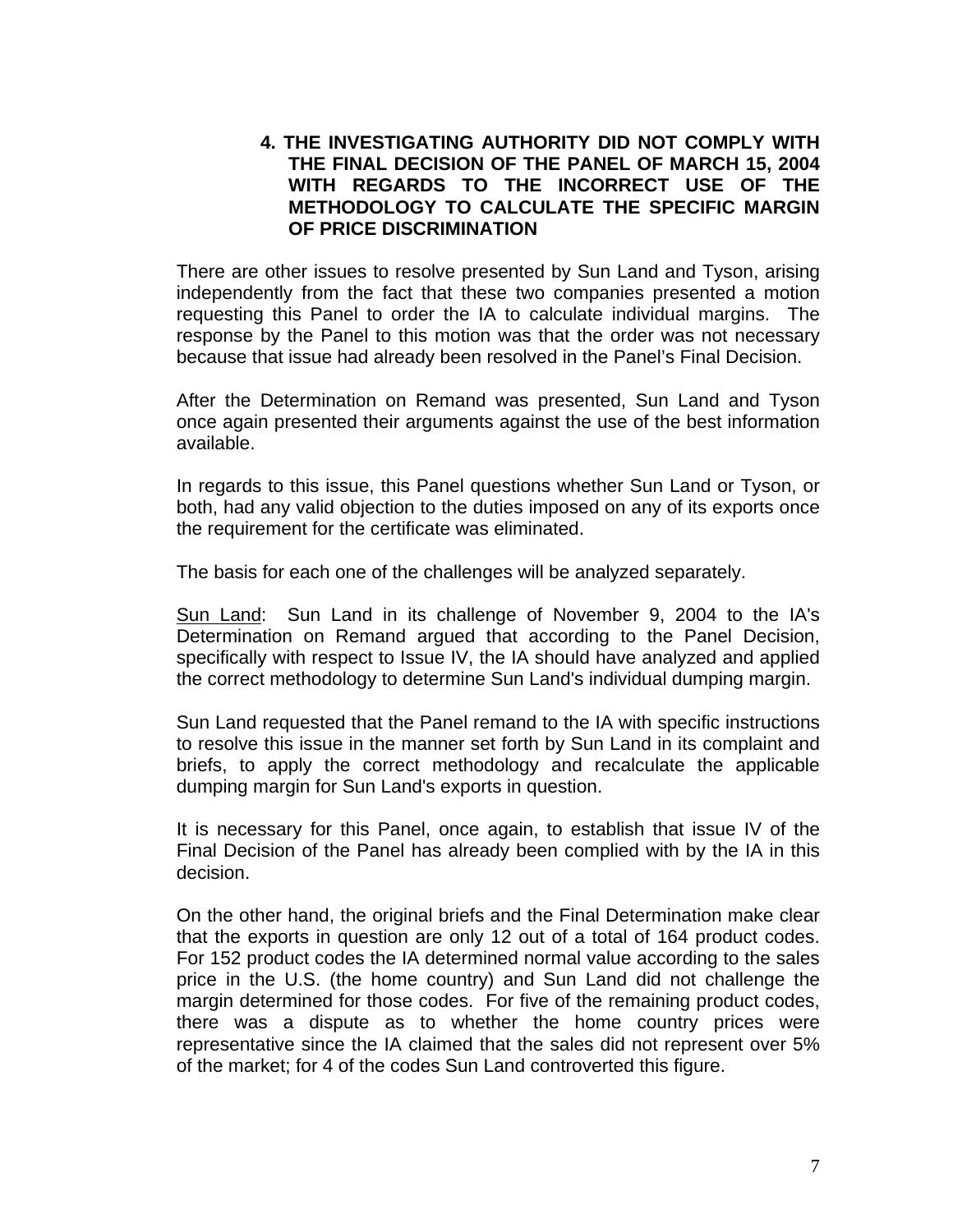This disagreement, however, would seem to be irrelevant since Sun Land also had proposed an alternative way of calculating normal value, an alternative that that the IA found to be defective in that Sun Land did not provide the information which would permit a proper calculation.

Equally, for the remaining 7 codes, since there do not seem to have been any home country sales from which normal value could be calculated.

Sun Land proposed alternative methods of calculation which the IA again found to be insufficient.

Sun Land's brief of September 25, 2000 alleges that the IA never requested the information the IA found to be missing from its proposals or alerted Sun Land as to any problems with the information provided by the company.

Thus, the claim is without legal basis in light of the LCE because the IA does not have the responsibility to inform a participant in the investigation that the responses to the questionnaire are insufficient. That burden is imposed by law on the participant in the investigation. Such participant must assure the quality of the information provided and must ask the IA whether it is satisfied with the responses.

There was also a dispute over the information submitted concerning freight charges: Sun Land submitted published freight charges and the IA wanted proof from invoices that in fact those charges had been charged to the buyers, which is a reasonable position.

The IA points out in its reply brief that the IA made a second request to Sun Land to obtain the freight costs "actually paid to the transportation company" and that Sun Land's reply once again cited the "freight tables for the relevant routes".

The IA indicates that this reply is hardly a reply to "the best of [Sun Land's] ability" and this Panel agrees with the IA.

The IA's reply brief also indicates that the data submitted by Sun Land for the disputed codes in which the home country sales were considered insufficient to be representative contained data outside the period of investigation and that is why those sales were disregarded.

With regard to the suggestions made by Sun Land to the use of an alternative method to calculate the normal value in the absence of sales in the domestic market of a product code specifically, the IA indicated in paragraph 3.6 of the official questionnaire that it requested from the participant in the investigation the participant justify the use of similar product codes.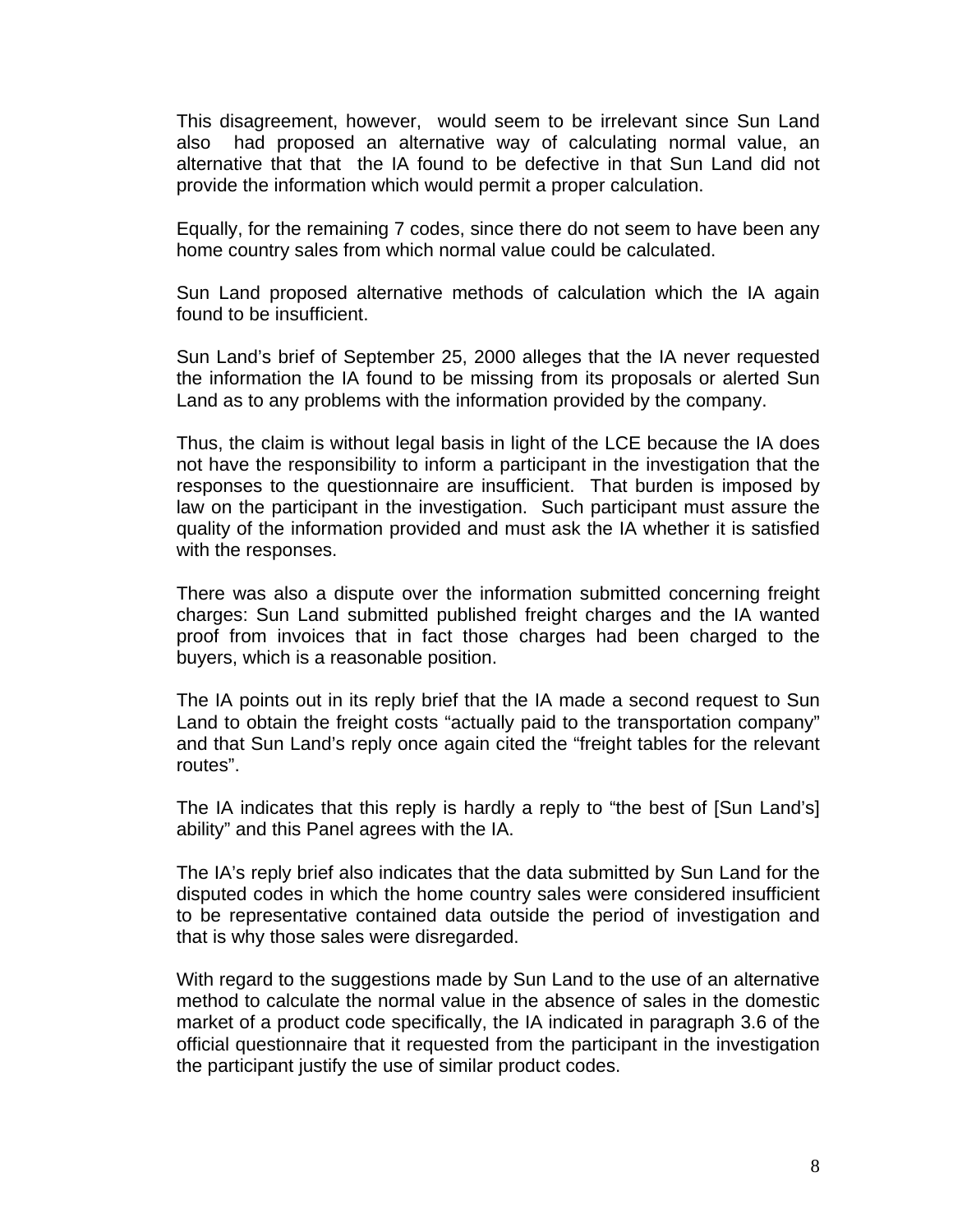The IA evidently considers Sun Land's failure to make adjustments to the home country prices of similar product codes to be a failure to comply with this request. This Panel agrees with the IA.

It should also be pointed out that in the case of Sun Land, the "best information available" that was used by the IA when it determined that in some product codes Sun Land's own replies were not sufficient to determine normal value was the normal value that corresponded "to the highest that was determined for the company for the product groups in which the product codes were classified." [Final Determination Para. 293].

In general, when the use of BIA by an investigating authority has been challenged before a WTO Panel, the information utilized to substitute for information that the authority considers inadequate is information submitted by domestic producers. This standard is not applicable in this case given that the applicable law is the LCE. The LCE imposes the burden of responsibility for clarifying information that the IA considers insufficient on the party replying to the questionnaire and its instructions and not on the IA to notify the respondent that the replies are insufficient because the instructions have not been followed. Once again this Panel agrees with the IA in this regard.

Tyson: For Tyson, the arguments centered around 17 product codes which Tyson neither sold identical or similar products in the domestic market nor in third countries during the period of the investigation. Thus, the company proposed to use reconstructed value, but in submitting data by which that value could be determined left out the cost of raw materials.

The IA accordingly dismissed the information supplied by Tyson and determined normal value for those 17 codes by the highest that was determined for the company for the product groups in which the product codes were classified.

The IA in its brief argues that Tyson did not act to the best of its ability since the company failed to report the costs of raw material (Pt 329 of IA's brief of November 24, 2000).

This Panel agrees with the IA, given the view stated above, the IA complies with the requirements established in the LCE.

If Tyson did not keep records of the age (date of slaughter) of the beef which it shipped, it certainly must have had data as to the costs of the cattle which it processed after slaughter and it would seem obvious, to this Panel, that the cost of the animals must be supplied to aid determination of reconstructed value.

Thus in the cases of both Sun Land and Tyson, this Panel concludes that the use of "best information available" by the IA to determine normal value for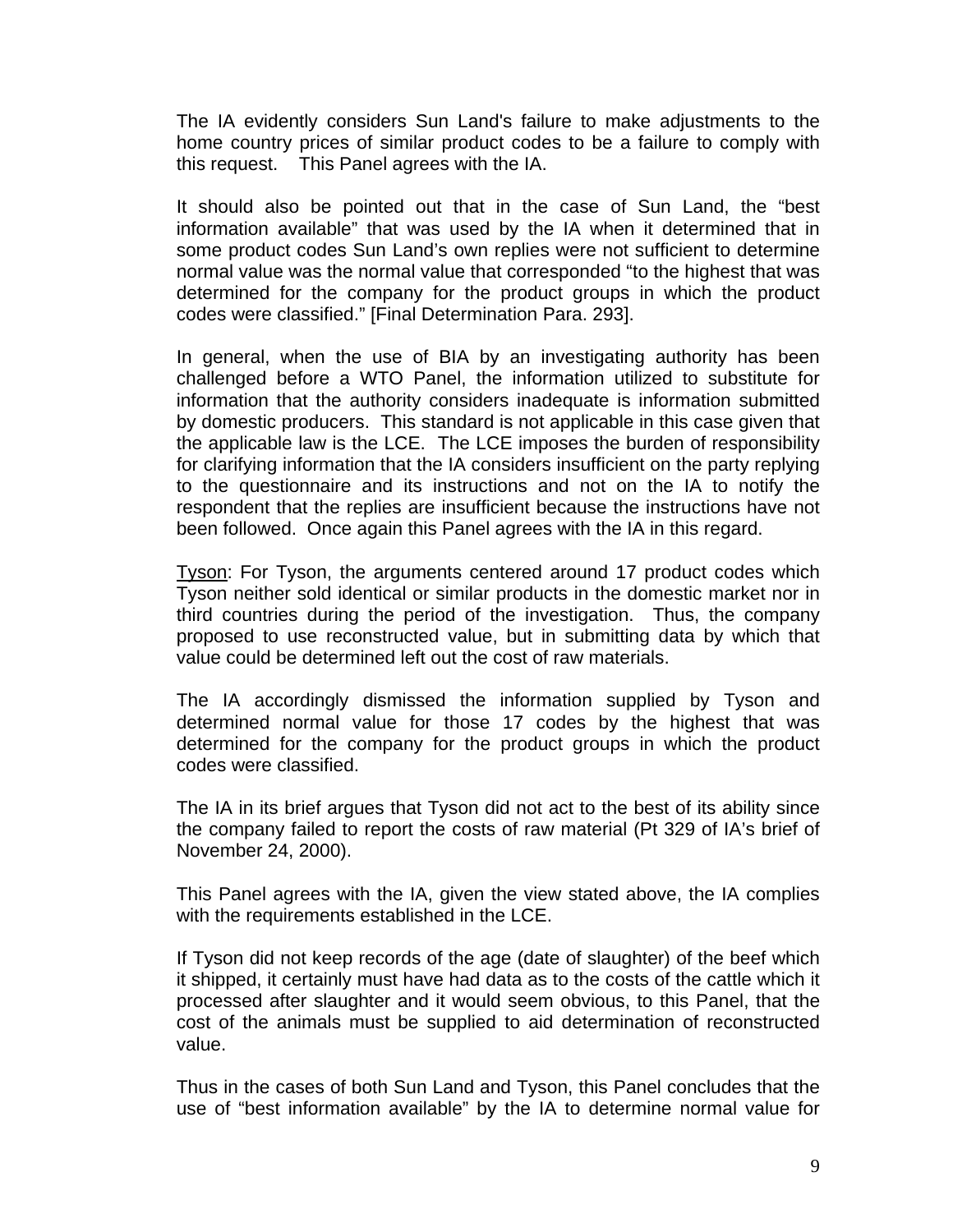certain product codes was justified and in accordance with the law and our Decision of March 15, 2004.

# **IV. PANEL ORDER**

Based on the above, the Panel decides and orders the following:

FIRST – This Panel considers that the IA complied with the orders issued in the Final Decision of the Panel.

SECOND – Due to the above, and based on Rule 73(6) of the Rules of Procedure of Article 1904 of Chapter XIX of the NAFTA, this Panel confirms the Determination on Remand of the Investigating Authority.

THIRD – Pursuant to Rule 77 (1) (b) and (c) of the Rules of Procedure of Article 1904 of Chapter XIX of NAFTA, and because this decision is the last act in the review procedure, this Panel directs the responsible Secretariat to issue a Notice of Final Panel Action on the eleventh day thereafter.

| Signed in original by:                                                  | issued on May 10, 2007. |
|-------------------------------------------------------------------------|-------------------------|
| Lisa B. Koteen.<br>Lisa B. Koteen.                                      | May 5, 2007.            |
| <b>Cynthia Crawford Lichtenstein.</b><br>Cynthia Crawford Lichtenstein. | May 6, 2007.            |
| <b>Ruperto Patiño Manffer.</b><br>Ruperto Patiño Manffer.               | May 4, 2007.            |
| <u>Jorge Alberto Silva Silva.</u><br>Jorge Alberto Silva Silva.         | May 6, 2007.            |
| Eduardo Magallón Gómez.<br>Eduardo Magallón Gómez.<br>Chairman          | May 7, 2007.            |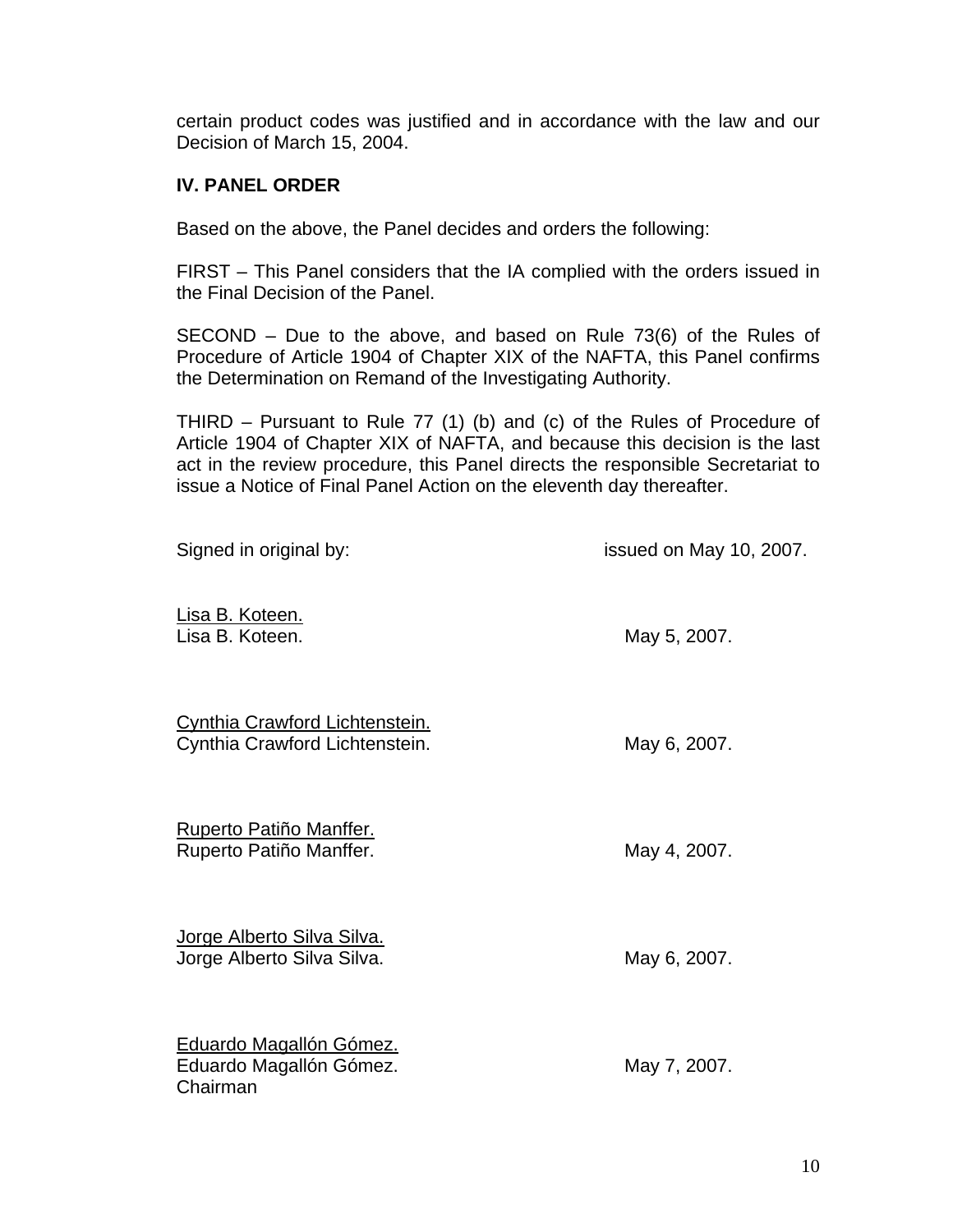## ABBREVIATIONS

IA – Investigating Authority ANC- Apparent National Consumption LCE – Ley de Comercio Exterior (Mexican Foreign Trade Law) NAFTA (North American Free Trade Agreement) SE – Secretaría de Economía (Secretariat of Economy) TFJFA – Tribunal Federal de Justicia Fiscal y Administrativa. (Federal Tribunal of Tax and Administrative Justice) WTO – World Trade Organization.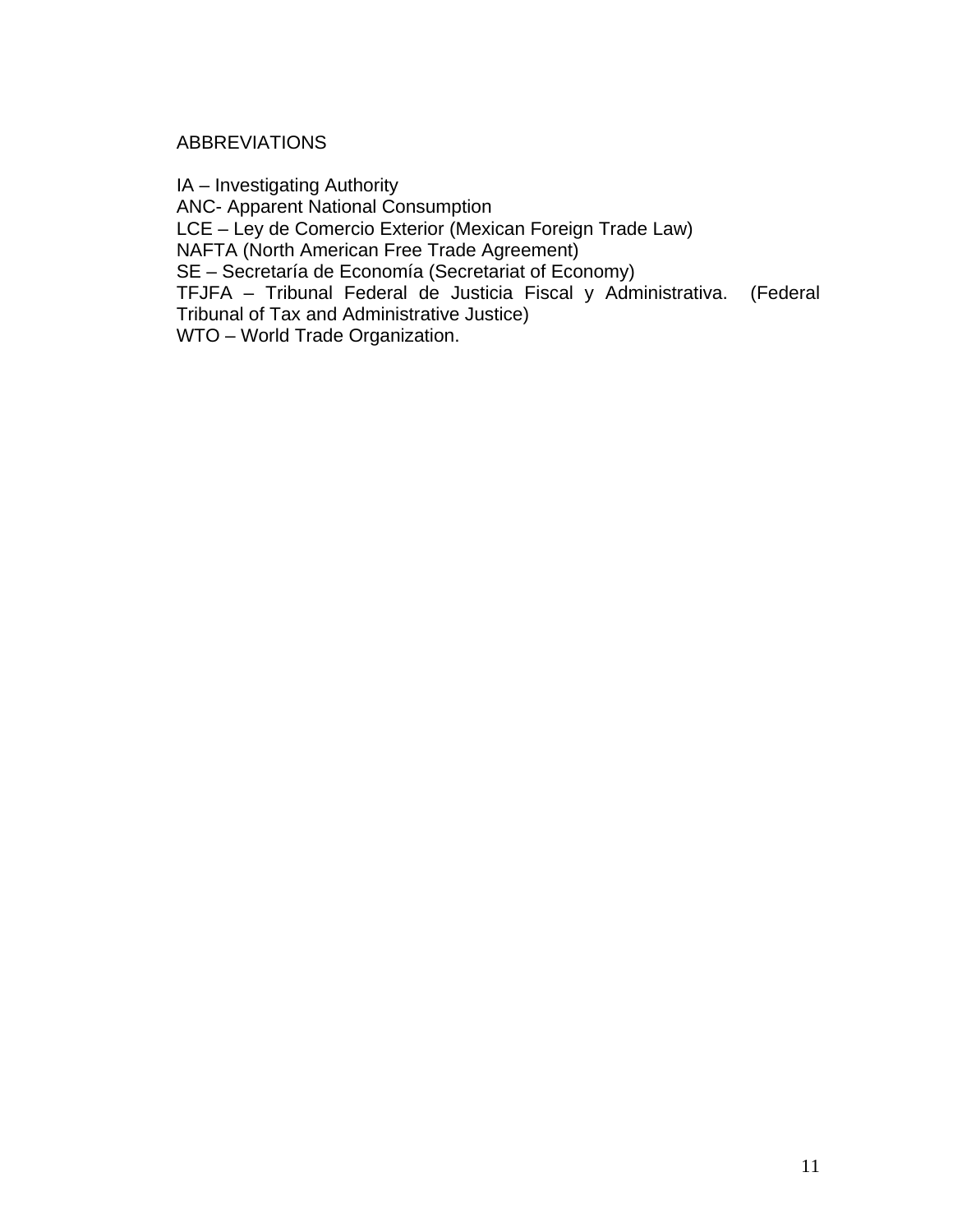## **Concurring Opinion of Panelists Lisa B. Koteen and Cynthia Crawford Lichtenstein**

We concur in the results of the Panel's decision affirming the results of the remand proceeding. We offer this separate opinion, however, to highlight one point that the majority opinion does not address.

### The Designation of Documents as "Privileged" in the Administrative Record

It is troubling that, in the Final Determination and the final results of the remand proceeding, the IA reports all the data in terms of percentages. When the information is presented in comparative or relative—rather than in finite—numbers, it is difficult to interpret what it really means. Certainly, the comparisons are meaningful but they do not always present a complete picture.

For example, paragraph 139 of the remand results states:

The [investigating authority] observed that the volume of the imports of meat in cuts with bone…in which it did determine a margin of dumping increased by 125.4% in comparing the period from June through December 1996 with its similar period in 1995 and that they increased by 38% in comparing the investigated period with a previous comparable period, reaching an increase of 211% in the entire period analyzed.

(Emphasis in original.)

Although these percentages appear to be very large, the question arises: Percentages of what? If the national production were 100,000 tons, it would make a significant difference if the quantity of imports with a margin of dumping were 100, 1,000 10,000 or 100,000 tons. Thus, to understand better what the percentages signify, it would be useful to know the volume and value of imports with a margin of dumping during the investigated period, as well as the volume and value of the national production during the same period.

It thus seemed reasonable that the Panel should be able to examine the relevant documents in the administrative record. Unfortunately, it appears that the IA did not put those documents in the copy of the administrative record that is on file with the Mexican Section of the NAFTA Secretariat. The IA identified those documents as "Privilegiada" in the index to the administrative record. As a consequence, the Panel did not have access to those documents.

Although Rule 41(4) of the Article 1904 Binational Panel Rules ("rules") provides that privileged information shall not be filed with the Secretariat, except under certain circumstances, the rules also clearly specify distinctions between public information, proprietary information, and privileged information. "Privileged information" is defined in Rule 3, for Mexico, as "(i) information of the investigating authority that is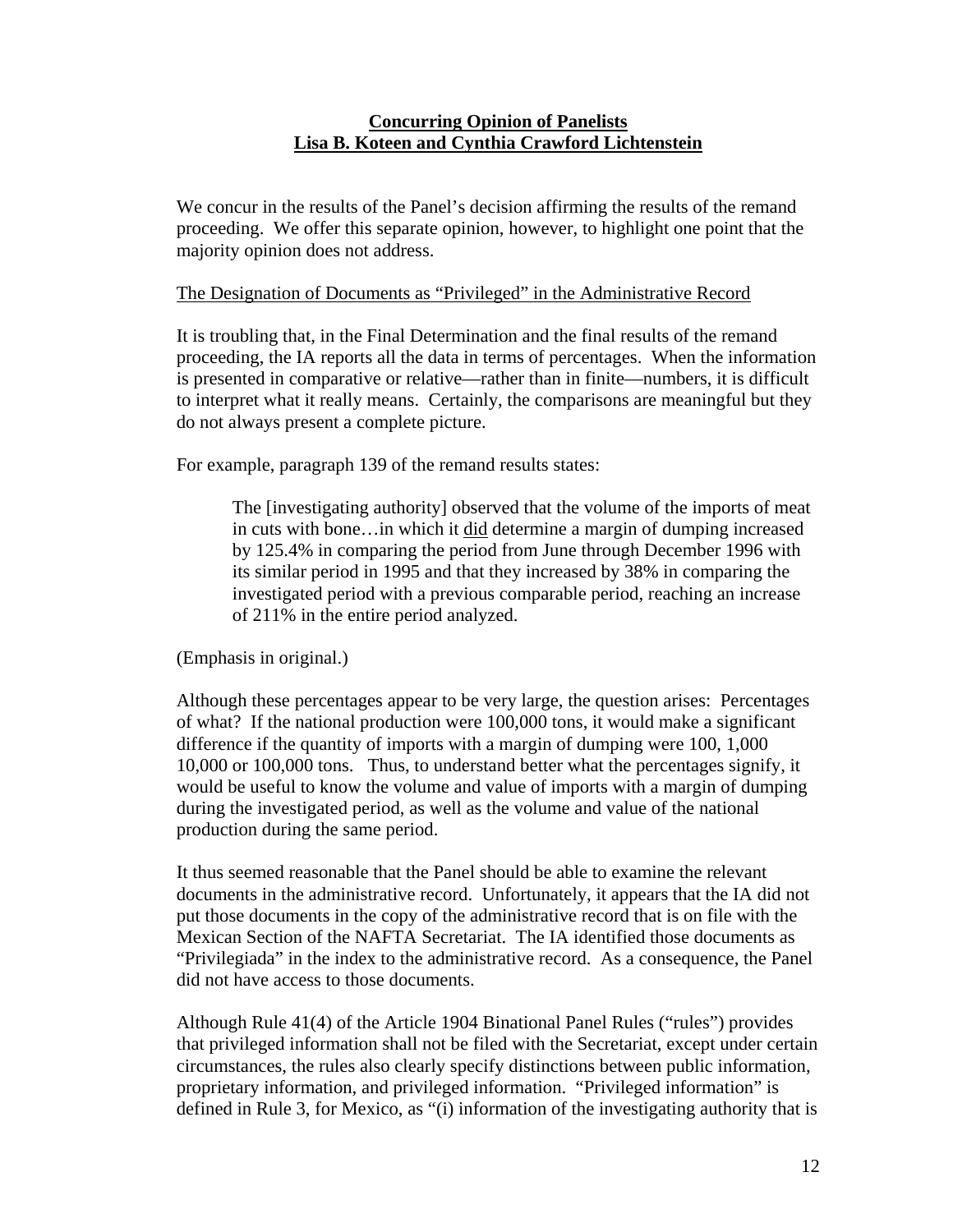subject to attorney-client privilege under the laws of Mexico, or (ii) internal communications between officials of the Secretaría de Comercio y Fomento Industrial<sup>[4](#page-12-0)</sup> in charge of antidumping and countervailing duty investigations or communications between those officials and other government officials, where those communications constitute part of the deliberative process with respect to the final determination. It is possible that the IA classified the documents in question as "Privilegiada" because they are called "Working Papers," (*see*, *e.g.*, paragraphs 123, 129, 133, 149, and 163 of the results of the remand proceeding) which could be considered internal communications.

On the other hand, the information that would be useful for understanding the Final Determination is not deliberative in nature. Rather, it is simply the quantity and value of the Bovine Beef under investigation, in the aggregate from all importers, exporters, and producers in the United States of America and in Mexico. At most, it would be an aggregate of all the parties' proprietary information. "Proprietary information" is defined in Rule 3 as "información confidencial, as defined under article 80 of the Ley de Comercio Exterior and its regulations." "Información confidencial" is defined in the Ley de Comercio Exterior and articles 147-161 of the Reglamento. The definition includes, among other things, production processes, costs and components, distribution costs, terms and conditions of sale, transaction and product prices, prices of shipping, and price adjustments. In other words, prices and quantities in each transaction would be included. Aggregate numbers would provide the needed information but those numbers are not accessible in the administrative record.

The IA should not withhold valuable information under the label of "Privilegiada." Unless a document truly contains attorney-client privileged information or communications reflecting discussions among government officials concerning the appropriate methodology or other decisions they must make in the course of reaching a determination in an antidumping or countervailing duty investigation, that document should be available for inspection. If the document contains proprietary information, those individuals who have obtained access under a proprietary information access order should be able to review it. As required by Rule 47, all panelists and their assistants apply for and receive a Proprietary Information Access Order and therefore should be able to examine the "información confidencial."

Alternatively, aggregate information such as total volume and value of dumped imports might be made publicly available because it is possible that this information reveals no proprietary information. In the future, the investigating authority may wish to consider including such information in the text of the Final Determination or as an attached chart. There is precedent for including this information in the published determinations in other countries. Such a practice would make the Secretary of Economy's final determinations more transparent and comprehensible.

The above discussion notwithstanding, the Panel did not pursue this information for several reasons. Foremost among them is that the complainants did not raise this

<span id="page-12-0"></span> 4 Now the Secretary of Economy.